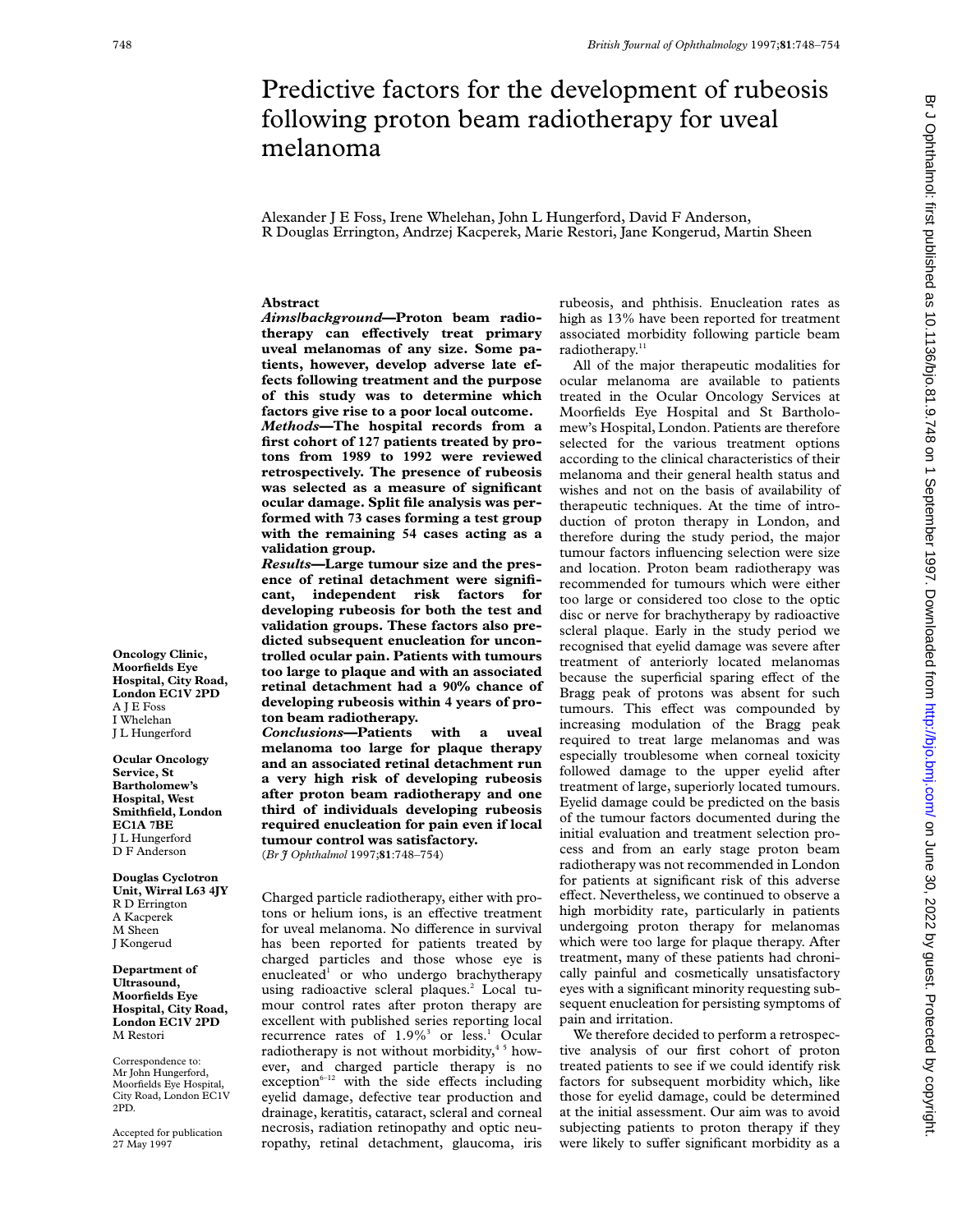*Table 1 Summary of the information collected for the predictor variables and how they were recorded*

| Variable                      | How it was scored                                                                                                                                                                                                                                                                                                                                                                                                                                                                                                                                                                                     |
|-------------------------------|-------------------------------------------------------------------------------------------------------------------------------------------------------------------------------------------------------------------------------------------------------------------------------------------------------------------------------------------------------------------------------------------------------------------------------------------------------------------------------------------------------------------------------------------------------------------------------------------------------|
| Age<br>Anterior chamber cells | Recorded in months at the time of treatment.<br>Scored from 1 (no cells), 2 (cells $+/-$ ), 3 (+) and so                                                                                                                                                                                                                                                                                                                                                                                                                                                                                              |
| Anterior chamber flare        | on to $6$ $(++++$ of cells).<br>Scored from 1 to 5.1 was no flare, 2 was + and so<br>on to $5$ for $+++$ .                                                                                                                                                                                                                                                                                                                                                                                                                                                                                            |
| Anterior chamber invasion     | Presence of anterior chamber (AC) invasion scored<br>1 and no invasion scored 2.                                                                                                                                                                                                                                                                                                                                                                                                                                                                                                                      |
| <b>Iritis</b>                 | Summary variable constructed by the addition of<br>the two variables anterior chamber cells and<br>anterior chamber flare.                                                                                                                                                                                                                                                                                                                                                                                                                                                                            |
| Largest tumour diameter (LTD) | Largest tumour diameter as measured on<br>ultrasonography in millimetres at presentation.                                                                                                                                                                                                                                                                                                                                                                                                                                                                                                             |
| Lipofuscin                    | No lipofuscin, or the presence of drusen, scored 1.<br>Presence of lipofuscin scored 2 and the presence of<br>a collar stud lesion scored 3.                                                                                                                                                                                                                                                                                                                                                                                                                                                          |
| Location 1                    | Average of the shortest distance from edge of<br>tumour to fovea and to the optic disc in millimetres.<br>Overlap scored 0.                                                                                                                                                                                                                                                                                                                                                                                                                                                                           |
| Location 2                    | Refers to which area the tumour appeared centred<br>on. It was scored in as posterior pole (1), equator<br>$(2)$ , ora serrata $(3)$ and ciliary body $(4)$ .                                                                                                                                                                                                                                                                                                                                                                                                                                         |
| Pigment                       | Melanotic tumours scored 1 and amelanotic<br>tumours scored 2                                                                                                                                                                                                                                                                                                                                                                                                                                                                                                                                         |
| Pressure                      | Recorded, in mm Hg, for presentation (IOP) and<br>for 8 weeks $(IOP - 8)$ .                                                                                                                                                                                                                                                                                                                                                                                                                                                                                                                           |
| Retinal detachment            | Absence of subretinal fluid was scored as 0. The<br>presence of subretinal fluid as determined by slit<br>lamp biomicroscopy with a hand held 78 or 90 DS<br>lens or by fluorescein angiography but not visible by<br>indirect ophthalmoscopy with a 20 DS lens scored<br>1. Retinal detachment observed by indirect<br>ophthalmoscopy involving less than 1 quadrant<br>scored 2, involving one quadrant or more but less<br>than two quadrants scored 3, more than two but<br>less than 3 quadrants scored 4, more than 3 but less<br>than total scored 4 and total retinal detachment<br>scored 5. |
| Sex                           | Dichotomous variable. Male scored as 1 and female<br>as 2.                                                                                                                                                                                                                                                                                                                                                                                                                                                                                                                                            |
| Side                          | Dichotomous variable. Right scored as 1 and left as<br>2.                                                                                                                                                                                                                                                                                                                                                                                                                                                                                                                                             |
| Visual acuity                 | The best visual acuity recorded, with pinhole and<br>refraction, for the tumour containing eye at<br>presentation. 6/6 was coded as 1, 6/9 as 2, 6/12 as<br>3, 6/18 as 4, 6/24 as 5, 6/36 as 6, 6/60 as 7, 1/60 as<br>8, counting fingers as 9, hand movements as 10,                                                                                                                                                                                                                                                                                                                                 |
| Vitreous haemorrhage          | perception of light as 11, and blind as 12.<br>Presence of vitreous haemorrhage scored 1 and<br>absence scored 2.                                                                                                                                                                                                                                                                                                                                                                                                                                                                                     |

result of their treatment. We chose the presence of iris rubeosis as a marker of severe ocular damage because we had noted that all eyes enucleated for treatment associated morbidity had this feature and that neovascular glaucoma is stated in the literature to be the most common cause for subsequent enucleation.<sup>6</sup><sup>13</sup>

# **Materials and methods**

#### PATIENTS

The present series comprised the first cohort of patients treated by proton beam radiotherapy from Moorfields Eye Hospital and St Bartholomew's Hospital, from May 1989 to November 1992. The diagnosis was based on indirect ophthalmoscopy, supported in every case by B-scan ultrasonography and, where appropriate, by fluorescein angiography. The minimum follow up period was 24 months for all surviving patients and the median follow up period was 36 months. During the study period 127 patients were treated and complete information was available on 125 cases (missing data were handled in a leastwise manner). There were 81 males and 46 females whose ages ranged from 19.5 years to 82.7 years

(mean 56.6 years, median 59.2 years). Melanoma was unilateral in every case and there were 64 right eyes and 63 left eyes.

# **METHODS**

Proton beam radiotherapy was administered at the Douglas Cyclotron, Clatterbridge. Patients were treated and followed according to a strict protocol as part of a phase 2 study funded by the Imperial Cancer Research Fund and the Medical Research Council. All patients first underwent insertion in London of at least four radio-opaque tantalum markers. These were sutured to the sclera at known distances from the tumour edge in order to allow precise tumour localisation for the treatment. The clips are completely inert and were left in place after radiotherapy. The treatment plan treated to the tumour edge plus a surrounding 2 mm safety margin. Radiotherapy was administered between 2 and 4 weeks after the insertion of the markers to eliminate any error resulting from maldistribution of the beam in tissue due to post-surgical swelling. A total dose of 52 cobalt Gray equivalents was given in four equal fractions over 4 days. Following radiotherapy, all patients were treated with topical dexamethasone 0.1% four times daily and cyclopentolate 1% twice daily for 4 weeks.

Patients with adequate tumour control who developed rubeosis were initially managed medically with topical cycloplegics and steroids as well as short term systemic carbonic anhydrase inhibitors. Where long term carbonic anhydrase inhibitors were required, preferred management was by cyclocryotherapy in the earlier part and cyclodiode laser therapy in the later part of the series. Only when this approach failed to control pain secondary to raised pressure or when tumour control was deemed inadequate was enucleation advised.

The patients' hospital records were reviewed retrospectively. Data were collected on 22 clinical variables from the presenting visit. In addition, any adverse outcomes were also recorded including time to death, time to rubeosis, and time to, and indication for, enucleation where appropriate. Three variables showed no variation: no patients had rubeosis at presentation, none was on topical medication, and none had limbal injection. For a further three variables there was only one case positive for each; these were presence of pain, presence of keratic precipitates, and the presence of local extrascleral extension. A fourth variable, the presence of cataract, was present in only four cases. Variables which showed either no or insignificant variation were excluded, leaving 15 variables which are summarised in Table 1. Two of these 15 variables, anterior chamber cells and flare, were clearly co-correlated so were combined under a 16th heading, iritis (Table 1).

We performed split file analysis. The allocation into test and validation groups was made before performing any analyses. The test group comprised 73 cases and the validation group 54 cases.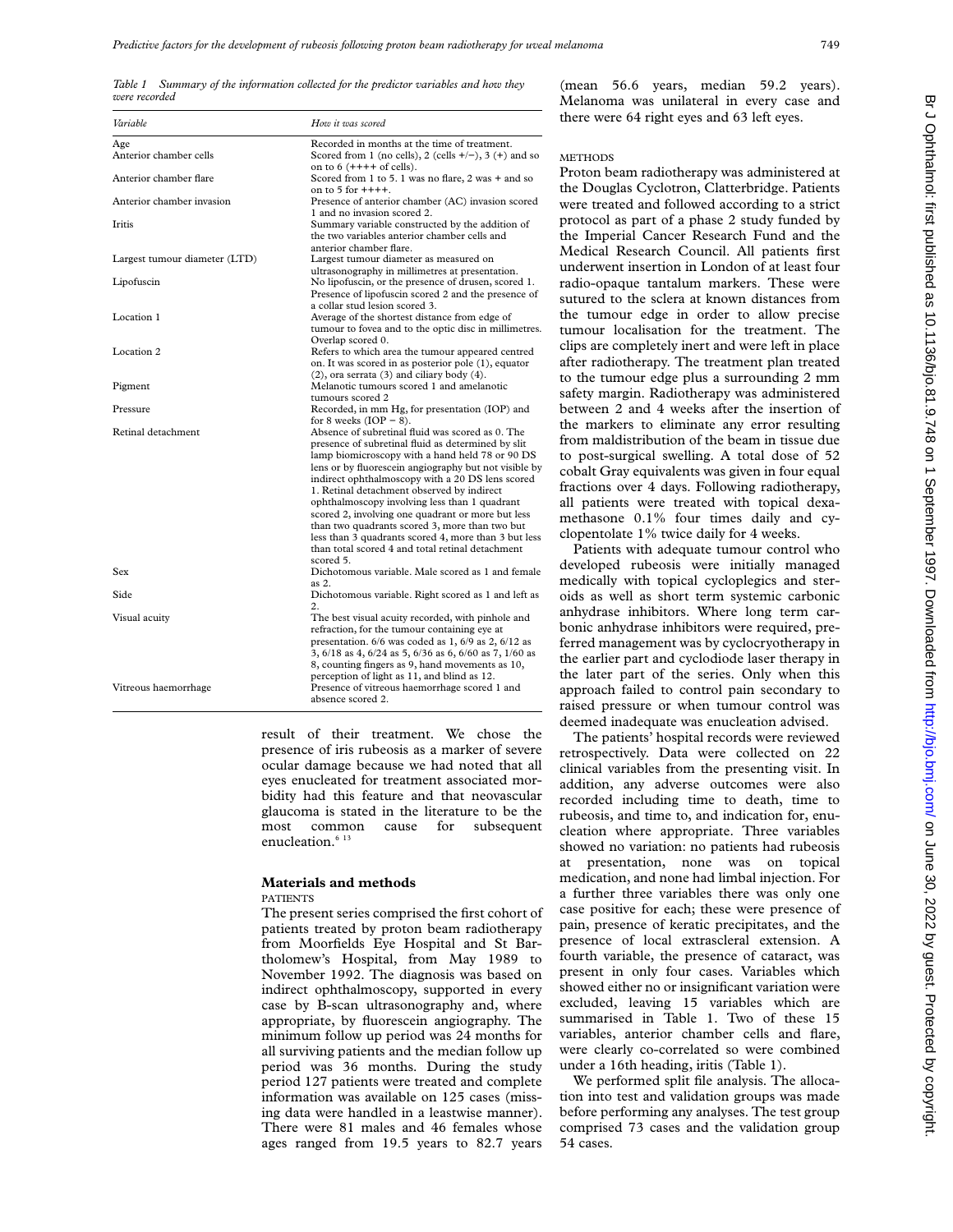*Table 2 The results of the Cox's proportional hazard model using forward selection on the basis of the likelihood ratio statistic for the test group*

| Variable                |      | $Exp(\beta)$ | 95% Confidence interval<br>for $Exp(\beta)$ | Significance |
|-------------------------|------|--------------|---------------------------------------------|--------------|
| Largest tumour diameter | 0.22 | 1.23         | $1.07 - 1.46$                               | 0.006        |
| Retinal detachment      | 0.54 | 17           | $1.25 - 2.37$                               | 0.0008       |

*Table 3 The results of the Cox's proportional hazard model using forward selection on the basis of the likelihood ratio statistic for the validation group*

| Variable                |      | $Exp(\beta)$ | 95% Confidence interval<br>for $Exp(\beta)$ | Significance |
|-------------------------|------|--------------|---------------------------------------------|--------------|
| Largest tumour diameter | 0.24 | 1.28         | $1.11 - 1.46$                               | 0.0004       |
| Retinal detachment      | 0.73 | 2.07         | $1.31 - 3.26$                               | 0.0018       |

*Table 4 The univariate statistics, using the proportional hazards model, for the variables predicting rubeosis for the merged groups*

| Variable             |         | $Exp(\beta)$ | 95% Confidence interval for<br>$Exp(\beta)$ | Significance |
|----------------------|---------|--------------|---------------------------------------------|--------------|
| Age                  | 0.00    | 1.0          | $0.99 - 1.00$                               | 0.26         |
| Anterior chamber     |         |              |                                             |              |
| invasion             | 0.08    | 1.09         | $0.34 - 3.53$                               | 0.89         |
| <b>Iritis</b>        | 0.12    | 1.13         | $0.49 - 2.61$                               | 0.78         |
| Largest tumour       |         |              |                                             |              |
| diameter             | 0.19    | 1.21         | $1.12 - 1.30$                               | < 0.00005    |
| Lipofuscin           | 0.62    | 1.86         | $1.19 - 2.89$                               | 0.006        |
| Location 1           | 0.07    | 1.07         | $1.02 - 1.13$                               | 0.007        |
| Location 2           | 0.39    | 1.47         | $1.14 - 1.90$                               | 0.003        |
| Pigment              | 0.38    | 1.47         | $0.70 - 3.06$                               | 0.31         |
| Retinal detachment   | 0.70    | 2.00         | $1.56 - 2.57$                               | < 0.00005    |
| Sex                  | $-0.44$ | 0.64         | $0.33 - 1.25$                               | 0.20         |
| Side                 | $-0.25$ | 0.78         | $0.42 - 1.42$                               | 0.41         |
| Visual acuity        | 0.09    | 1.09         | $1.0 - 1.20$                                | 0.06         |
| Vitreous haemorrhage | $-0.80$ | 0.45         | $0.14 - 1.45$                               | 0.18         |

*Table 5 The results of the Cox's proportional hazard model for predicting rubeosis for the merged groups.*

| Variable                |      | $Exp(\beta)$ | 95% Confidence interval for<br>Exp(B) | Significance |
|-------------------------|------|--------------|---------------------------------------|--------------|
| Largest tumour diameter | 0.18 | 1.20         | $1.10 - 1.30$                         | < 0.0005     |
| Retinal detachment      | 0.63 | 187          | $1.45 - 2.42$                         | < 0.0005     |

## **Results**

Of the 127 study patients, 43 (34%) developed rubeosis. Seventeen patients (13%) required subsequent enucleation and 16 died (13%) from metastatic disease within the study period.

ANALYSIS FOR THE DEVELOPMENT OF RUBEOSIS The initial analysis for the predictor variables was confined to the 73 cases of the test group. The dichotomous variables, anterior chamber invasion, sex, side, and vitreous haemorrhage were specified as binary indicator variables for the analyses. A multivariate Cox's proportional hazard model was constructed using a forward stepwise procedure and performed on the basis of the likelihood ratio statistic (probability for entry into the model of 0.04 or less and probability value for removal of 0.05 or greater). The model is summarised in Table 2. The only two variables which appeared in the model were largest tumour diameter (LTD) and the presence of retinal detachment. Data for the validation group were collected and recorded in an identical manner. The Cox's proportional hazard model was repeated with almost identical results (Table 3).

As the analyses from the test and from the validation groups agreed, the two groups were merged to form a single large group and the analyses re-run. The univariate statistics are summarised in Table 4 and the final model in Table 5. The two variables that proved to be consistently predictive for the development of rubeosis were LTD (see Fig 1) and the presence of retinal detachment (see Fig 2). The presence of lipofuscin and anterior location of the tumour (determined by location 1 and location 2 in Table 1) were both highly significant on univariate tests but did not appear in the final model because these variables cocorrelate with tumour size. The reasons for the co-correlation are as follows. All anterior tumours had been selected for protons because they were too large to plaque. By contrast, some posterior melanomas were small enough to plaque but had been selected for protons because of their juxtapapillary location. Presence of lipofuscin also incorporated a measure of size as it included information on the presence of a collar stud growth pattern in which orange lipofuscin cannot usually be detected (Table 1).

## CONSTRUCTING A CLINICAL SCORE TO PREDICT **RUBEOSIS**

We constructed a clinical score to predict the development of rubeosis on the basis of the two predictive variables, LTD and presence of retinal detachment. For a system to be practical in clinical use, it must be simple and easy to



*Figure 1* Kaplan–Meier curves showing the effect of size *on the subsequent development of rubeosis for the merged groups. Small refers to tumours smaller enough to be plaqueable and large means that they were too large for brachytherapy to be an option.*



*Figure 2 Kaplan–Meier curves showing the effect of the presence or absence of an associated retinal detachment for the subsequent development of rubeosis for the merged groups.*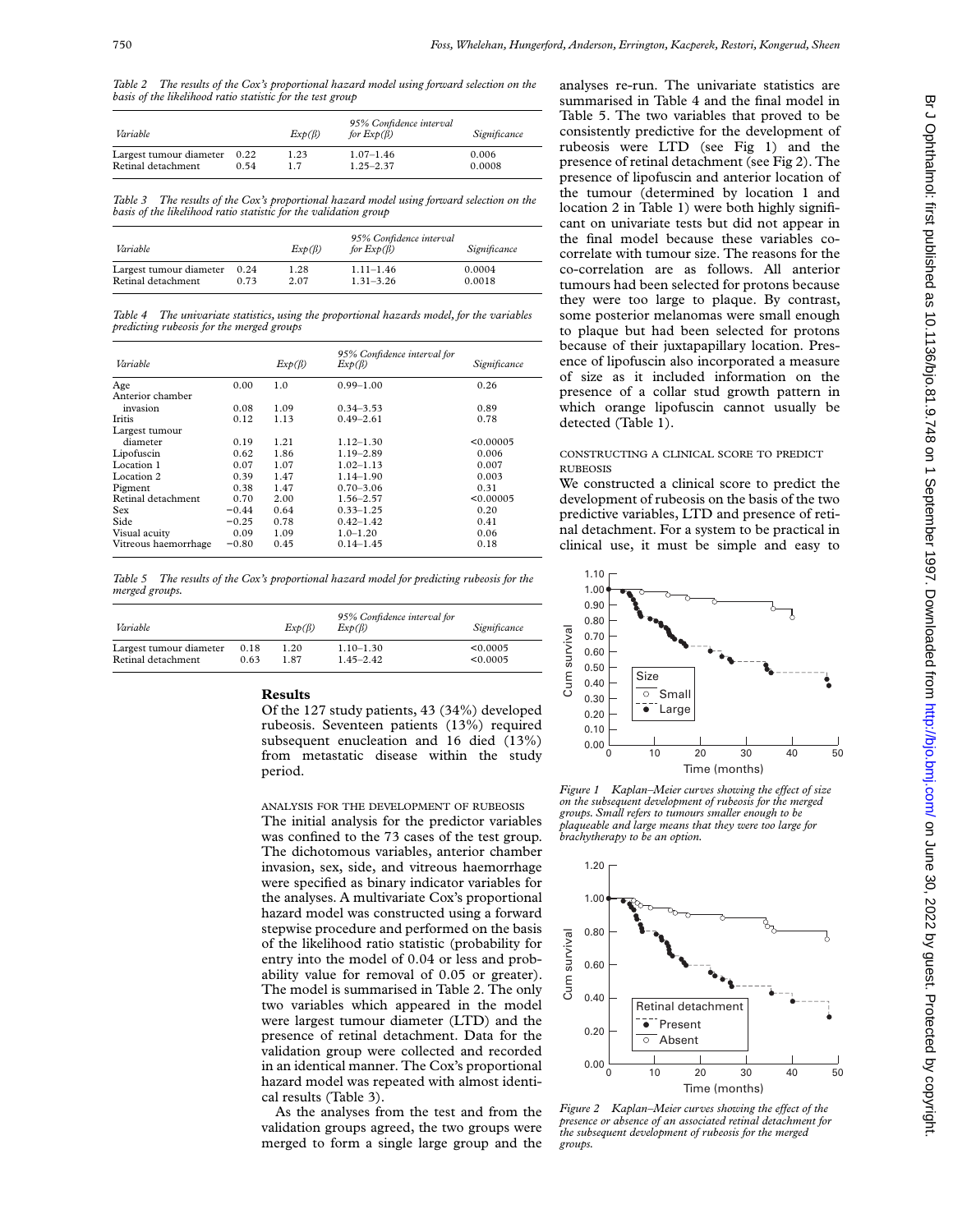

*Figure 3 Kaplan–Meier curves showing the predictive eVect of the 2 point scoring system for the subsequent development of rubeosis for the merged groups.*

remember. We took as a surrogate measure of size as whether the tumour was small enough to treat by plaque were it not for its location. In our practice this means a tumour up to 14 mm base by 5 mm height for a ruthenium-106/ rhodium-106 plaque or 12 mm base by 8 mm height for an iodine-125 plaque. We chose these measures for size as they have to be determined routinely on all patients when assessing the treatment options. Retinal detachment was characterised as being either present or absent. These two simplified variables had very similar coefficients, of 1.6 for size and 1.4 for retinal detachment, when the two were entered together in a Cox's model and so were given equal weights in the scoring system. We gave one point for a tumour too large to be treated by plaque and another point to presence of a retinal detachment visible on indirect ophthalmoscopy. The total score is marked out of 2 and is the sum of these two variables. This simple scoring system divided our patients into three groups of nearly equal size. Thirty five eyes scored 0, 52 scored 1, and 40 scored 2. This scoring system was highly predictive for the subsequent development of rubeosis (log rank test, p<0.00005) with 35/40 (88%) of cases scoring 2 developing rubeosis by 4 years compared with 19/52 (37%) scoring 1 and 3/35 (9%) scoring 0 (see Fig 3).

# ANALYSIS FOR SUBSEQUENT ENUCLEATION

Fifteen patients underwent enucleation as a result of treatment related morbidity and one underwent enucleation for failure to control the primary tumour (and this case was handled as a censored observation for the subsequent analyses). This number of events was too small to justify a multivariate analysis. Univariate testing, using Cox's proportional hazards model showed that the presence of a retinal detachment was predictive of subsequent enucleation for morbidity (p=0.006) and tumour size approached significance (p=0.07). We therefore tested our scoring system for predicting subsequent enucleation for morbidity. There were 0/35 enucleations for the cases scoring 0, 4/52 for the cases scoring 1, and 11/40 for the cases scoring 2 and this was highly significant (log rank test, p=0.0001) (Fig 4).



*Figure 4 Kaplan–Meier curves showing the predictive eVect of the 2 point scoring system for subsequent enucleation for morbidity for the merged groups.*



*Figure 5 Kaplan–Meier curves showing the predictive eVect of the 2 point scoring system for subsequent tumour related death for the merged groups.*

#### SURVIVAL ANALYSIS

There were 16 tumour related deaths. This number was also too small to justify full multivariate modelling. However, it was noted on univariate testing with the proportional hazards model that both the largest tumour diameter (p=0.0006) and retinal detachment (p=0.008) were predictive of metastatic spread. We therefore tested to see if the two point scoring system could predict metastatic disease. There were two deaths out of 35 patients scoring 0, 4 out of 52 scoring 1, and 11 out of 40 scoring 2 (log rank test p=0.0016) (Fig 5).

#### **Discussion**

Our analysis revealed that the significant factors for predicting rubeosis following proton beam radiotherapy were the presence of retinal detachment and large tumour size. We performed split file analysis and these factors were significant in both the test group and the validation group. The final analysis was performed on the whole cohort of patients.

There are several possible mechanisms for the development of rubeosis after radiotherapy for intraocular tumours. Rubeosis is known to be a response to ischaemia. A long term effect of radiation is damage to blood vessels. If radiation induced retinal ischaemia is a determinant of rubeosis after proton beam radiotherapy it is not surprising that large tumour volume is a risk factor since the total dose of radiation received by the eye is proportional to tumour volume. Chronic retinal detachment is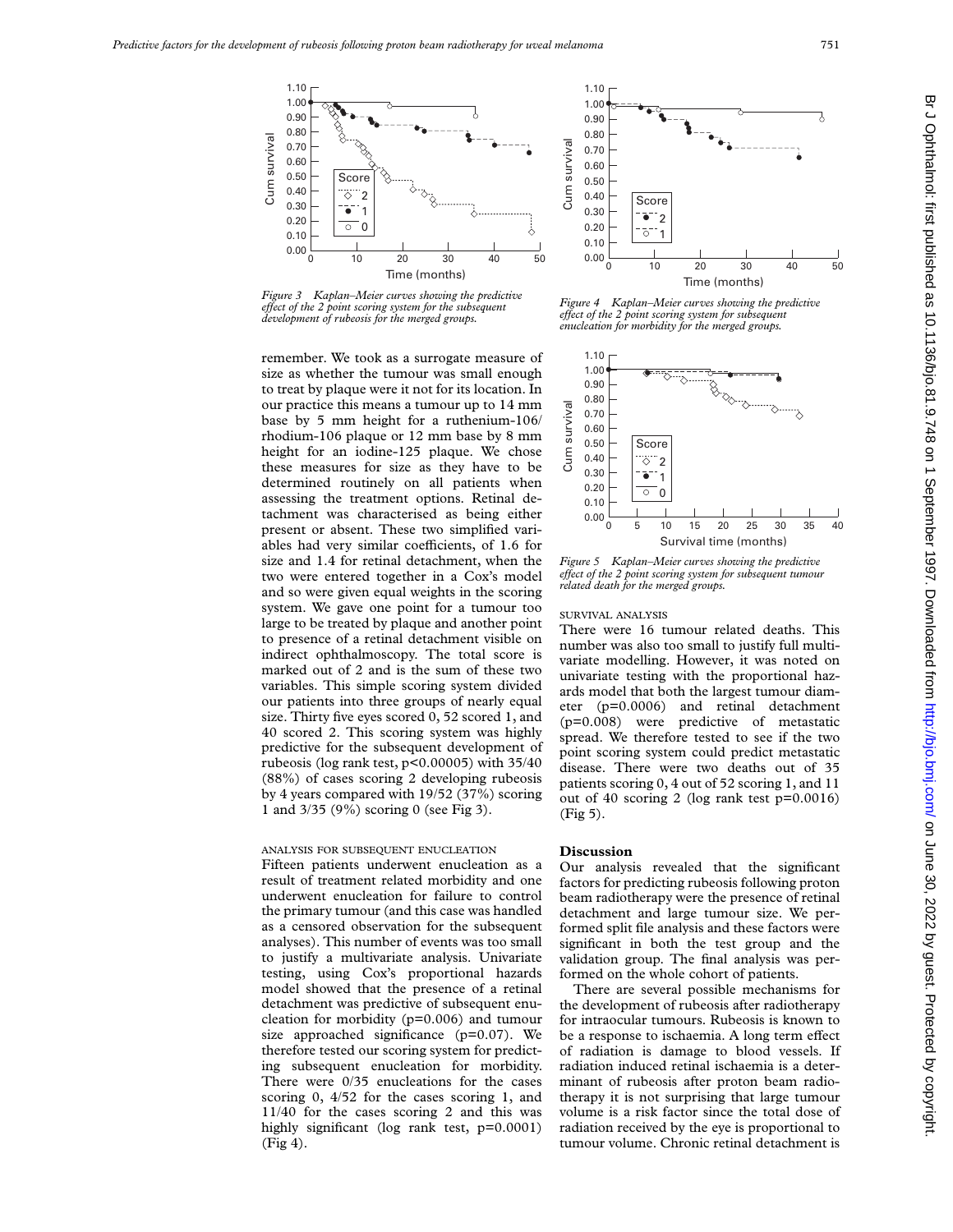also a known cause of iris rubeosis and this effect may similarly depend on retinal ischaemia. It is not unexpected, therefore, that tumour associated retinal detachment is an independent risk factor for rubeosis after proton treatment and that this effect is additive to that of tumour size. A further possible determinant of rubeosis is the release from the irradiated tumour of humoral factors which stimulate neovascularisation. Rubeosis is also seen after irradiation of other vascular tumours including metastatic carcinomas, retinoblastomas, and benign vascular lesions such as retinal capillary haemangiomas. The common factors when rubeosis occurs after treatment of these other tumours seem to be retinal detachment together with a high total dose of radiation and large fraction size similar to those employed in the treatment of melanoma. Any angiogenic effect is therefore unlikely to be specific to melanoma or as potent as the effects of simple ischaemia whether induced by radiation or by retinal detachment.

Each of the two significant factors can be ascertained at the presenting clinic visit when treatment method is chosen. We were able to construct a scoring system in which a tumour too large to treat by plaque and the presence of a retinal detachment each score one point. Marked out of a maximum score of 2 points, this practical scoring system divides the patients into three nearly equal sized groups and is strongly predictive of subsequent development of rubeosis, loss of the eye from late morbidity, and development of metastases. Thirty two per cent of our tumours scored 2 and this group had nearly a 90% chance of developing rubeosis, a 27.5% chance of dying, and a 27.5% chance of requiring enucleation by 4 years.

Our analysis reached slightly different conclusions from that performed by Egan and colleagues in Boston, USA.<sup>13</sup> In their study there were 64 enucleations from 994 cases but one major methodological difference was that these authors did not separate eyes enucleated for failure to control the primary tumour from eyes enucleated as a result of complications. The underlying factors are probably very different in the two situations: enucleation for failure of local control of the ocular primary is due either to tumour radioresistance or targeting error when delivering the treatment,<sup>11 13</sup> whereas enucleation for complications depends upon large tumours size and the presence of a retinal detachment. In the Boston series, 75% of enucleations were performed for complications and 25% for failure of local tumour control. Consequently, treatment associated morbidity was the major end point measured. The three major factors in the Boston model for predicting enucleation were tumour height, anterior tumour margin involving the ciliary body, and posterior margin within two disc diameters of the fovea. These last two factors seem slightly contradictory and they may be acting as surrogate measures for tumour size since large tumours are more likely to involve a particular structure than small ones. In their Cox's model, however, the

presence of a retinal detachment was also a significant risk factor for subsequent enucleation, with a relative risk of 1.7 and 95% confidence interval of 1.1–2.7. Thus our analyses are in broad agreement.

A study from San Francisco, USA by Kim and colleagues <sup>6</sup> investigated the risk of developing neovascular glaucoma. Again size was the predominant risk factor. The presence of subretinal fluid was not a significant risk factor in the San Francisco study.

Our simple scoring system would also appear to be of possible prognostic significance, though this was not the major aim of this study. Tumour size is a well established risk factor for metastasis from uveal tract melanoma<sup>13-17</sup> and this has been confirmed for cases treated by charged particle radiotherapy.<sup>18 19</sup> Although retinal detachment is not a well recognised risk factor, its significance is not surprising since the presence of subretinal fluid is an established marker of disease activity predicting subsequent enlargement of suspicious choroidal naevi.<sup>20 21</sup> The subgroup scoring 2 not only sustain local morbidity following proton beam radiotherapy, they also have a high mortality rate. Nearly one third of these patients had died within 3 years. We would expect the 10 year mortality rate for this subgroup to exceed 50% and to approach 80% if they follow published survival curves for high risk cases.

Our study complements the report from Char and colleagues <sup>2</sup> who compared the results of treating small and medium sized tumours treated either by iodine-125 plaque or by charged particle therapy using helium ions. Both arms of this study did well and there was no di Verence in the rates of developing metastatic disease. The complication rate was significantly higher for charged particle radiotherapy than for plaque therapy and, in particular, the rate of severe visual loss was higher in the helium ion treated group than in the group treated with iodine-125 plaque radiotherapy. The local tumour control rates, however, were significantly better after charged particle therapy. Taking our results in conjunction with Char *et al*'s, it is apparent that eyes with melanomas small enough to treat by brachytherapy will do similarly well with charged particle therapy. Furthermore, we have shown that tumours too large to treat by plaque but with no retinal detachment did well with proton beam radiotherapy. Morbidity is unacceptable, however, following proton therapy of melanomas which are too large to plaque and which also have an associated retinal detachment. In our opinion, tumours in this category are best treated by local resection where it is possible and enucleation where it is not. In the future, combinations of radiotherapy, either by plaque or by protons, with other treatments such as hyperthermia may enable us to treat larger tumours by radiation than is currently possible. It remains to be seen whether such treatments will have fewer side effects than proton beam radiotherapy. It is possible that the success of local resection depends substantially on the relatively rapid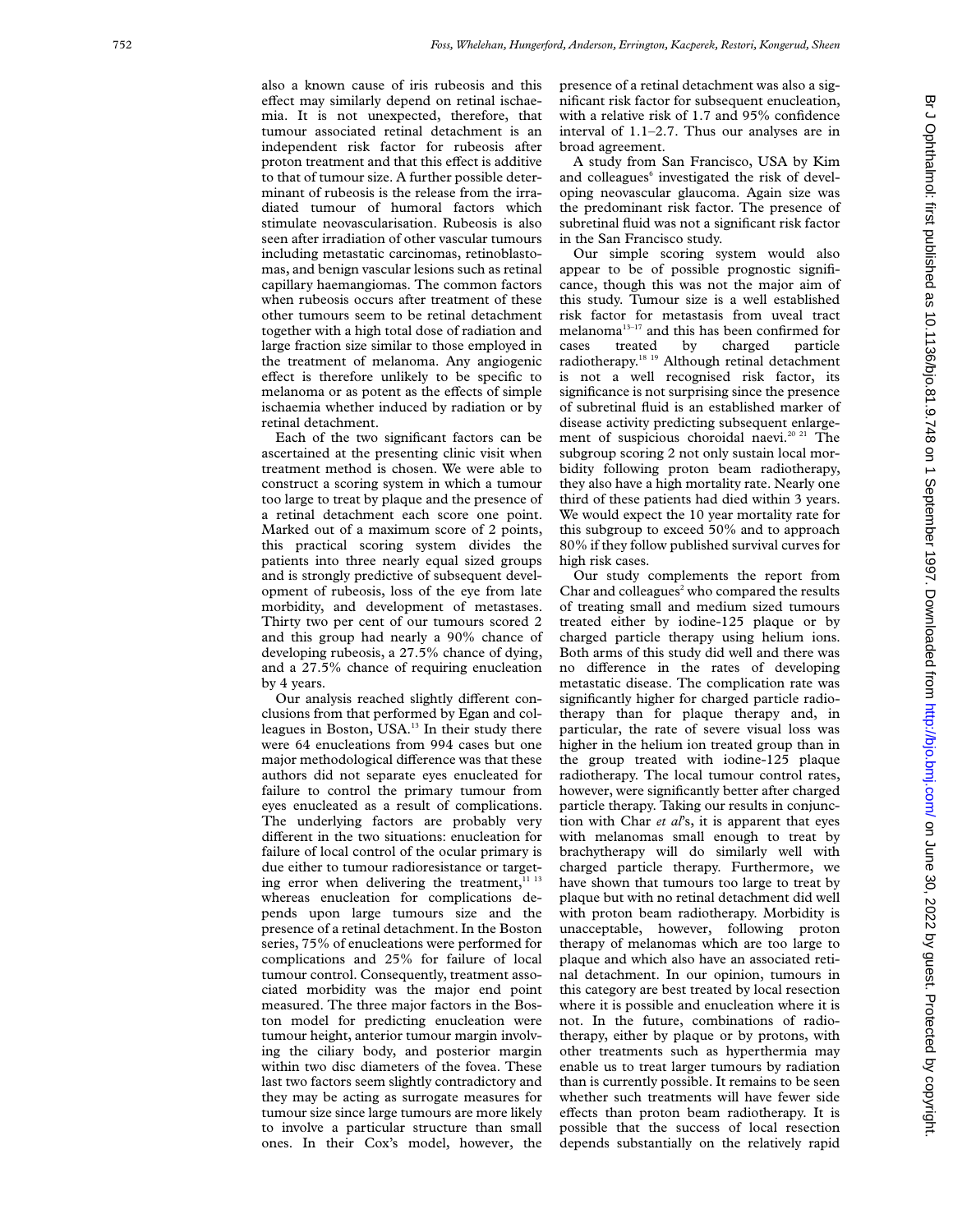

*Figure 6 A clinical algorithm summarising how we propose uveal melanoma should be treated. The numbers refer to how the cases described in this paper fit into the proposed algorithm.*

resolution of the retinal detachment that the operation brings about. Conversely, it may be the very slow resolution of retinal detachment following proton therapy compared even with plaque therapy for tumours of a similar size that leads to rubeosis. If combined treatments can speed resolution of the detachment then at least one of the risk factors for rubeosis will have been eliminated and there is reason to hope for better outcomes.

We present a simple flow diagram summarising our conclusions for treatment (Fig 6). We have not investigated local resection in this study. Resection has the advantage that good visual acuity can be retained<sup>22</sup> but the technique is not free from complications. There is concern over the morbidity associated with profound hypotensive anaesthesia with a reported 4% incidence of strokes following the anaesthetic<sup>23</sup> and at least one reported anaesthetic death.<sup>24</sup> Approximately one third of patients develop retinal detachments following surgery.<sup>22</sup> There is also the problem of local recurrence<sup>25</sup> with the concern that this may adversely affect survival,<sup>26</sup> though no difference in mortality rate was noted in a large study involving matching cases treated by either local resection or enucleation.<sup>27</sup> The only study directly comparing tumours treated by local resection and brachytherapy found an increased morbidity in the local resection treated  $group.^{28}$ 

There is no evidence that survival rate is influenced by the different method chosen for treatment of uveal melanoma. Rational selection criteria for conservative therapy should therefore depend upon the inter-relation between the clinical features of a melanoma and the morbidity associated with the available treatment modalities. This study has shown

that rubeosis following proton beam radiotherapy depends on the tumour characteristics and that the outcome in terms of morbidity and possibly also of mortality can be predicted by a simple clinical scoring system based on the clinical features at presentation.

This study was funded in part by the Imperial Cancer Research Fund and the Medical Research Council. Additional financial support was provided by Mrs Helen Agrawal.

- 1 Seddon JM, Gragoudas ES, Albert DM, Hsieh C, Polivogianis L, Friedenberg GR. Comparison of survival rates for patients with uveal melanoma after treatment with proton beam irradiation. *Am J Ophthalmol* 1985;**99**:282– 90.
- 2 Char DH, Quivey JM, Castro JR, Kroll S, Phillips T. Helium ions versus iodine 125 brachytherapy in the management of uveal melanoma. A prospective, randomized, dynamically
- balanced trial. *Ophthalmology* 1993;**100**:1547–54.<br>3 Gragoudas ES, Egan KM, Seddon JM, Walsh SM,<br>Munzenrider JE. Intraocular recurrence of uveal<br>melanoma after proton beam irradiation. *Ophthalmology* 1992;**99**:760–6.
- 4 MacFaul PA, Bedford MA. Ocular complications after
- therapeutic irradiation. *Br J Ophthalmol* 1970;**54**:237–47. 5 Char DH, Lonn LI, Margolis LW. Complications of cobalt plaque therapy of choroidal melanomas. *Am J Ophthalmol* 1977;**84**:536–41.
- 6 Kim MK, Char DH, Castro JL, Saunders WM, Chen GTY, Stone RD. Neovascular glaucoma after helium ion irradiation for uveal melanoma. *Ophthalmology* 1986;**93**:189–92.
- 7 Guyer DR, Mukai S, Egan KM, Seddon JM, Walsh SM, Gragoudas ES. Radiation maculopathy after proton beam irradiation for choroidal melanoma. *Ophthalmology* 1992; **99**:1278–85.
- 8 Ferry AP, Blair JP, Gragoudas ES, Volk SC. Pathological examination of ciliary body melanoma treated with proton beam irradiation. *Arch Ophthalmol* 1985;**103**:1849–53.
- 9 Crawford JB, Char DH. Histopathology of uveal melanomas treated with charged particle radiation. *Ophthalmology* 1987;**94**:639–43.
- 10 Goodman DF, Char DH, Crawford JB, Stone RD, Castro JR. Uveal melanoma necrosis after helium ion therapy. *Am J Ophthalmol* 1986;**101**:643–5.
- 11 Char DH, Castro JR, Kroll SM, Irvine AR, Quivey JM, Stone RD. Five-year follow-up of Helium ion therapy for uveal melanoma. *Arch Ophthalmol* 1990;**108**:209–14.
- 12 Meecham WJ, Char DH, Kroll S, Castro JR, Blakely EA. Anterior segment complications after helium ion radiation therapy for uveal melanoma. Radiation cataract. *Arch Ophthalmol* 1994;**112**:197–203.
- 13 Egan KM, Gragoudas ES, Seddon JM, Glynn RJ, Munzenreider JE, Goitein M, *et al.* The risk of enucleation after